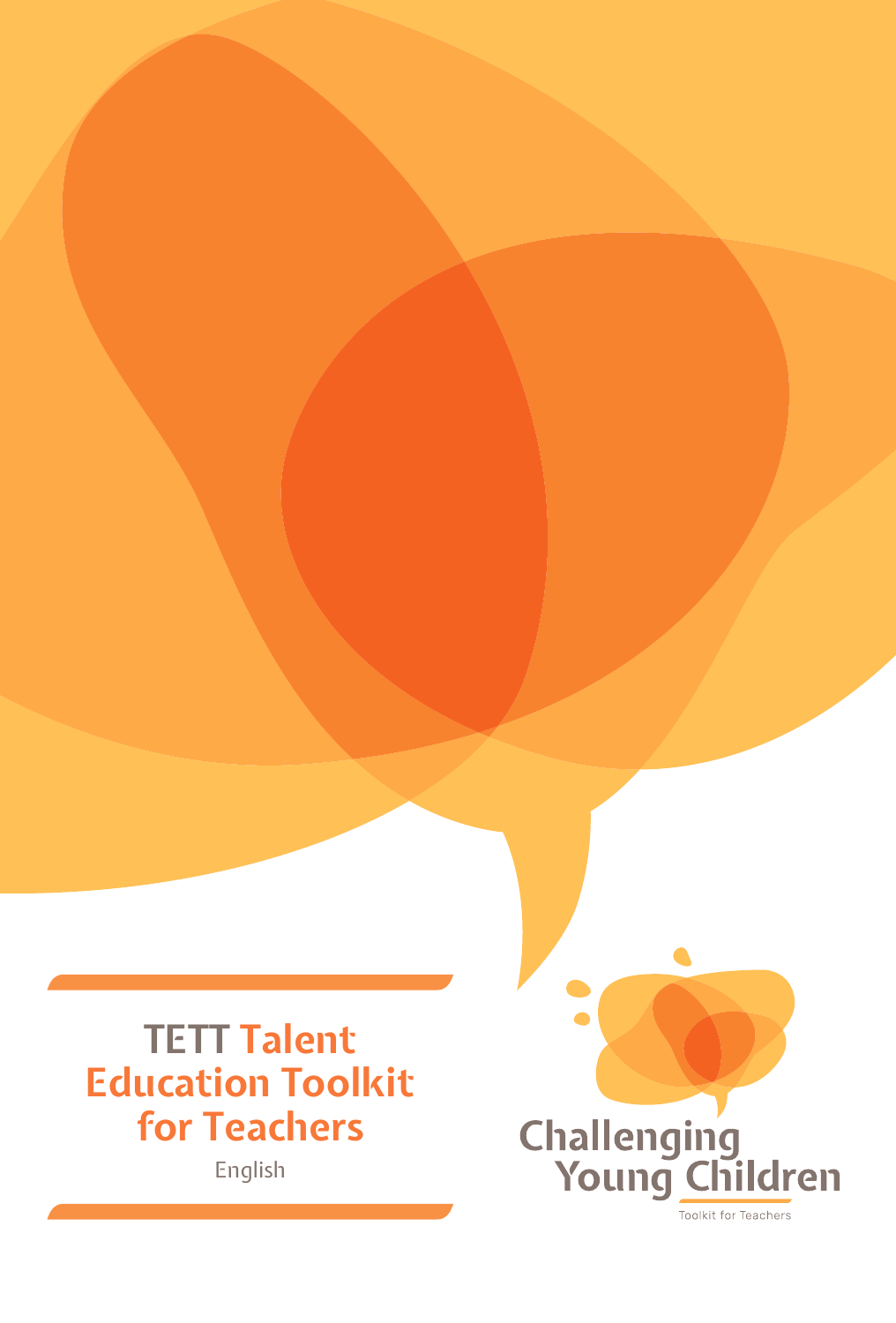# **TETT Talent Education Toolkit for Teachers**

*Recent studies in secondary schools have shown that a quarter of all pupils indicated they were often bored, because the subject material does not match with their learning needs. With gifted pupils, the percentage reaches 56%. This has motivated the Erasmus+ project Talent Education, aimed at preventing or combatting underperformance.*

In project Talent Education, teachers, scientists and trainers joined forces to develop new teaching methods adjusted to the learning needs of various groups of children and adolescents.

The TETT is a joint toolkit enabling teachers to adapt their instructions to the learning needs of their pupils in practical ways.

The TETT includes methods, stepby-step plans, lesson examples and manuals.

TTETT comprises four separate toolkits:



 TETT **Design Thinking** for primary and secondary education



**TETT Practical Differentiation** for secondary education



 TETT **Metacognitive Skills** TETT for primary education



 TETT **Challenging Young Children** for preschool and kindergarten education



**www.talenteducation.eu/toolkitforteachers**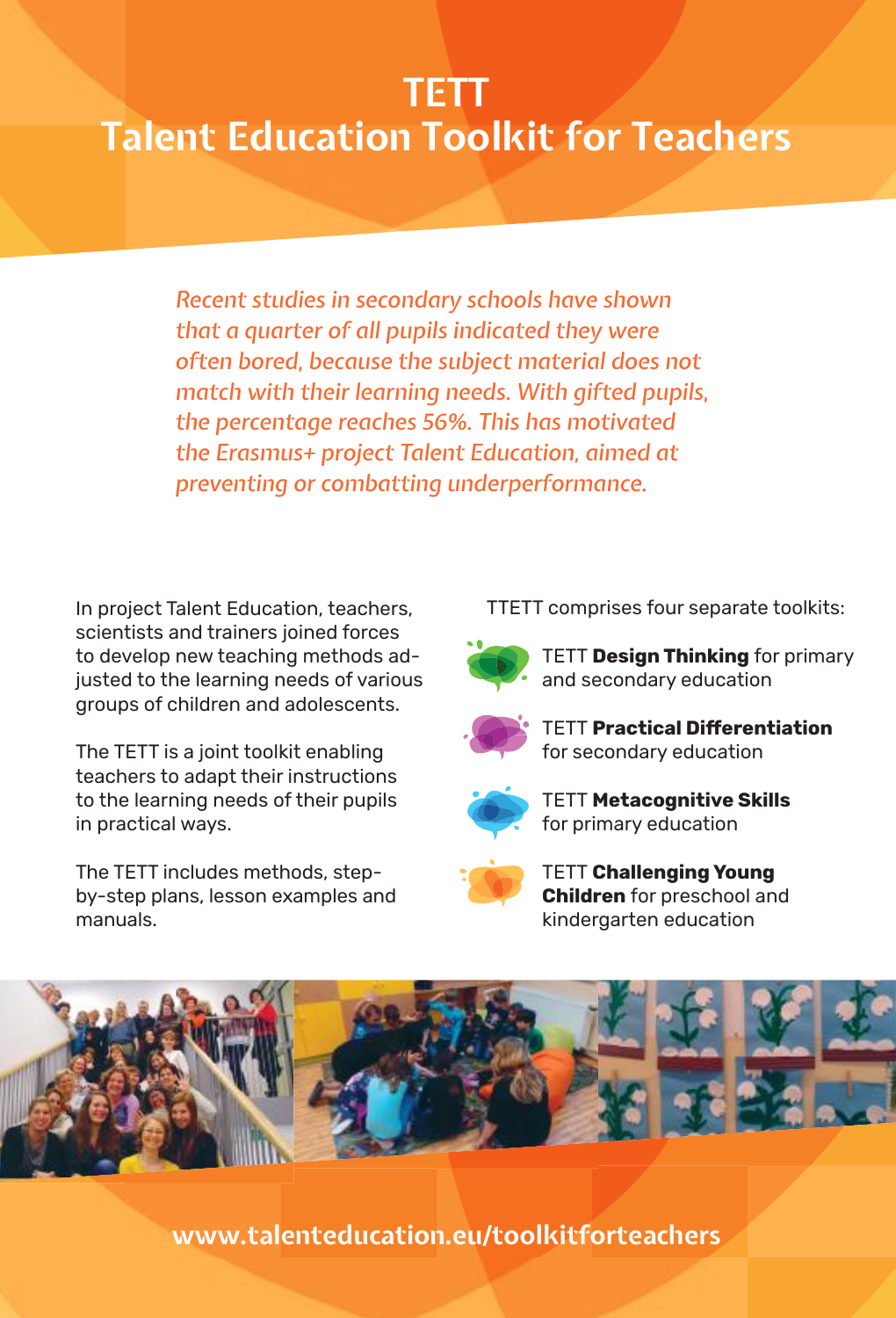### **Young children with advanced intellectual development**

Children with advanced intellectual development basically do not have social emotional needs which are any different from those of average children. Research shows that children with advanced intellectual development are not only ahead of their age group cognitively, but also social-emotionally. That is why it is important for children with advanced intellectual development to take part in activities with developmental equals. These children need a sensitive and coaching approach by the teacher. The idea is that the teacher should understand these pupils.

"It is important for children with advanced intellectual development to take part in activities with developmental equals."

### *Tip!*

The TETT includes protocols and an example plan of action for schools intending to initiate special education.

# **Protocol or plan of action needed**

Interviews conducted at Dutch schools have indicated that formulating a protocol, or a plan of action, is essential for the implementation of a special programme for children with advanced intellectual development. This was also concluded to be a central point of attention in the cooperation of institutes and schools in Slovenia. Literature on giftedness also points in this direction. Schools indicate that the implementation of a special for children with advanced intellectual development is more demanding in time and effort than is usually perceived. A protocol, or a plan of action, could help towards a sound development track and particularly, to-

"Children with advanced intellectual development need a sensitive and coaching approach by the teacher."

wards safeguarding improvements<br>in the school's teaching aims.<br>The TETT Challenging Young Children,<br>which came about by a cooperation of teachers and pedagogical staff in Leiden, the Czech Republic and Slovenia, offers protocol models, as well as strategies based on these<br>protocols. Also, a practical Plan of Action<br>can be downloaded for a step by step<br>policy-based implementation of educational improvements for children with advanced intellectual development.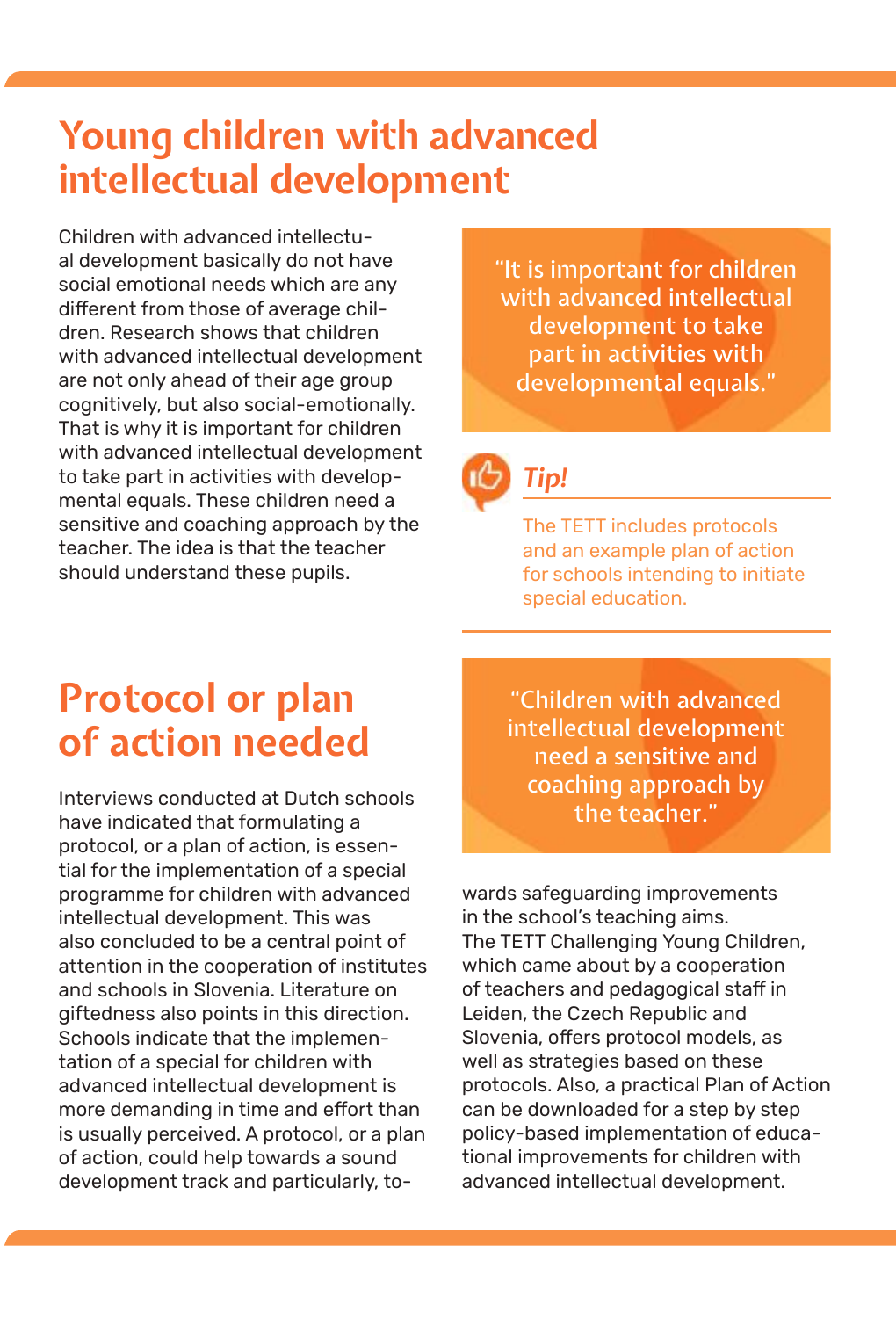### **Risk of underachieving**

Within a few weeks, children with advanced intellectual development tend to adapt to the group level, and stop looking for challenges to acquire knowledge and insight. This way, at a very young age they develop the risk of underachieving, which is sometimes hard to combat at a later stage. When advanced intellectual development is diagnosed early in a child, a suitable teaching method can be devised to meet its demands. In the TETT Challenging Young Children a lot of attention is paid to the signs and identification of underachievement in (very) young children. A manual for this can be downloaded from the Toolkit.

"Within a few weeks, children with advanced intellectual development tend to adapt to the group level and develop the risk of underachieving."

"It is essential that the teacher understands the child, and instructs, motivates and guides it at the right level."

## **Coaching role and suitable teaching**

Experts who were involved in the development tracks devised by Talent Education and the Leidse Aanpak make it clear that the teacher's coaching role is of the essence for children with advanced intellectual development in order to develop their full potential. They state that these children thrive particularly when they work with developmental equals on suited courses with sufficiently challenging assignments at regular intervals.

This is also challenging for teachers and pedagogical staff though. In order to teach pupils with advanced intellectual development strategies and skills for solving difficult and challenging tasks. it is essential that the teacher instructs, motivates and guides at the right level. Moreover, these children need the teacher to focus the attention on the learning process, and not so much on the end result. For end results are different for each child.

*Tip!*

Manuals can be downloaded from the TETT for identifying different signs of underachieving.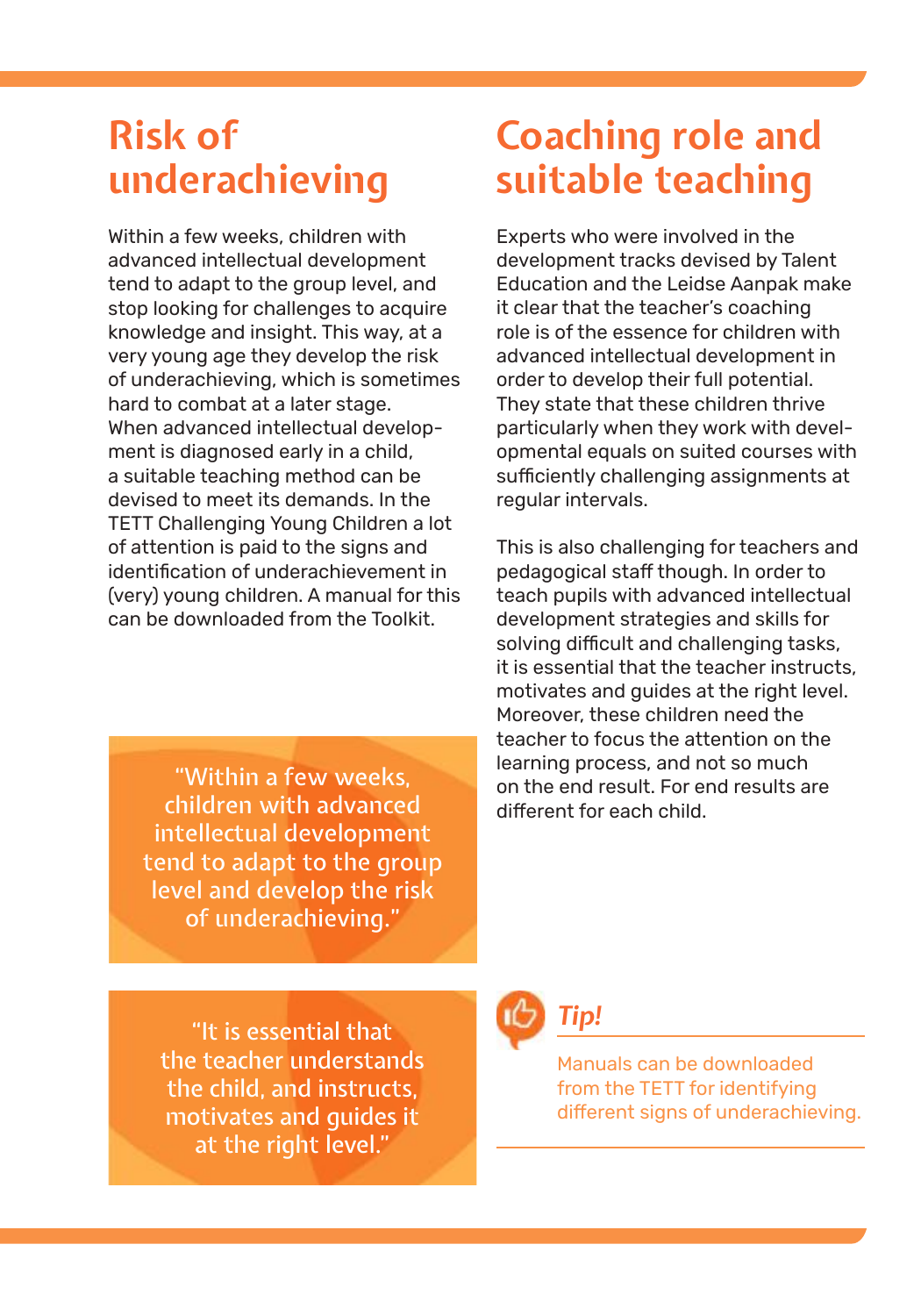# **Bloom and Gardner Self-image, self-**

The way in which creative thinking processes are stimulated is characteristic of suitable and challenging assignments. That is why on the one hand the levels of intelligence of Bloom and the on the other the multiple intelligences of Gardner are central to the approach. This is at the basis of both the Practical Strategy developed in Slovenia based on an Observation protocol, and the Activity matrix published by the Dutch SLO by Janneke Breedijk. The TETT also mentions Minka Dumont's Thinking Keys, partly inspired by Bloom en Gardner as well.

### **7 subjects in the**

#### **TETT Young Children:**

- 1. Observation protocol advanced intellectual development
- 2. Strategies for suitable courses
- 3. Integration matrix Bloom & Gardner
- 4. Identifying and remedying underachievement
- 5. Motivation and self-image of young children
- 6. Toddlers with advanced intellectual development
- 7. Intake procedure pre-schoolers and transfer from preschool to primary school

# **confidence and motivation in (very) young children**

The added value of education adjusted to children with advanced intellectual development is that the child gets a better self-image and more self-confidence. In the TETT, insight and manuals are presented for prevention and remedying of demotivation in gifted children.

# **Good quality intake of pre-schoolers and a proper transfer**

The earlier the teacher is aware of a child's advanced intellectual development, the more effective can the approach be to prevent underachieving. A proper transfer from preschool education to primary education is very important. In the TETT you can find a decent intake procedure with an example questionnaire for parents.